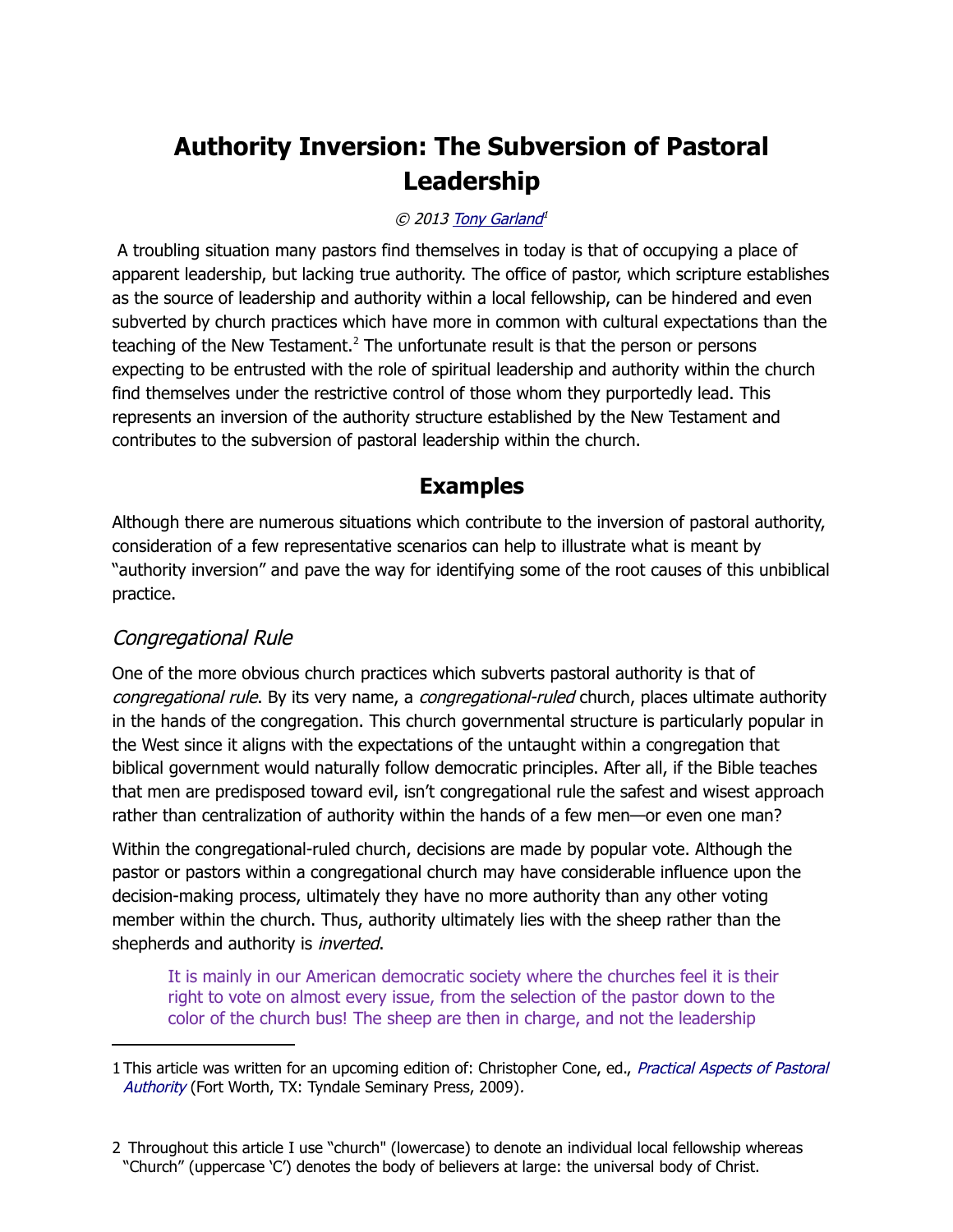#### and the shepherds that God wants in place in an assembly!<sup>[3](#page-1-0)</sup>

## Pastor Search Committee

Another situation where authority inversion frequently occurs is the case of a long-term fellowship of believers which seeks to obtain a pastor by way of a pastoral search committee. Concluding they lack viable candidates within the fellowship, the committee searches for an external candidate suitable for the figurehead role as pastor.

In many cases, the process is triggered by the departure of the previous pastor requiring that the search takes place during a period of ministry by multiple itinerant pastors during which the church lacks committed long-term spiritual guidance. The fellowship itself may have a long history—often owning the church building, property and other resources—such that the continuation of the fellowship and its assets continues over multiple generations while individual pastors come and go.

Typically, the lack of any remaining pastor(s), the longevity of the fellowship within the local community, and the practice of bringing in an external "unknown" pastor lead to an authority problem: the local fellowship is unwilling to take the risk of investing their new pastor with true biblical authority. It takes time to get to know someone and to build real trust. An external candidate, no matter how carefully examined, remains a significant unknown—a risk. The problem is often compounded by a lack of a plural pastorate because important biblical checks and balances are not in place to safeguard the process of bringing in and establishing a new pastor.

The result is predictable: the new pastor occupies a position only as a figurehead, but lacks true authority—often regarded simply as an employee who can be fired as easily as he was hired. The authority of the pastor only extends to matters and decisions which are implicitly endorsed by key members of the congregation. In other situations, pastoral authority is subverted.

# Governing Board

The real authority within the fellowship continues to reside with a search committee or governing board, most often referred to as "the elder board." While this may seem to approximate what the New Testament prescribes for a biblical fellowship, the problem is often that the persons which make up this board are not true elders because they lack the biblical qualifications which the New Testament sets forth for such individuals—men who are of godly character possessing an intimate knowledge of scripture coupled with the ability to teach and refute false teachers.

According to Paul's required qualifications for eldership, a prospective elder must have enough knowledge of the Bible to be able to refute false teachers . . . [Tit.

<span id="page-1-0"></span>3 Mal Couch, ed., A Pastor's Manual on Doing Church (Springfield, MO: 21st Century Press, 2002), 133.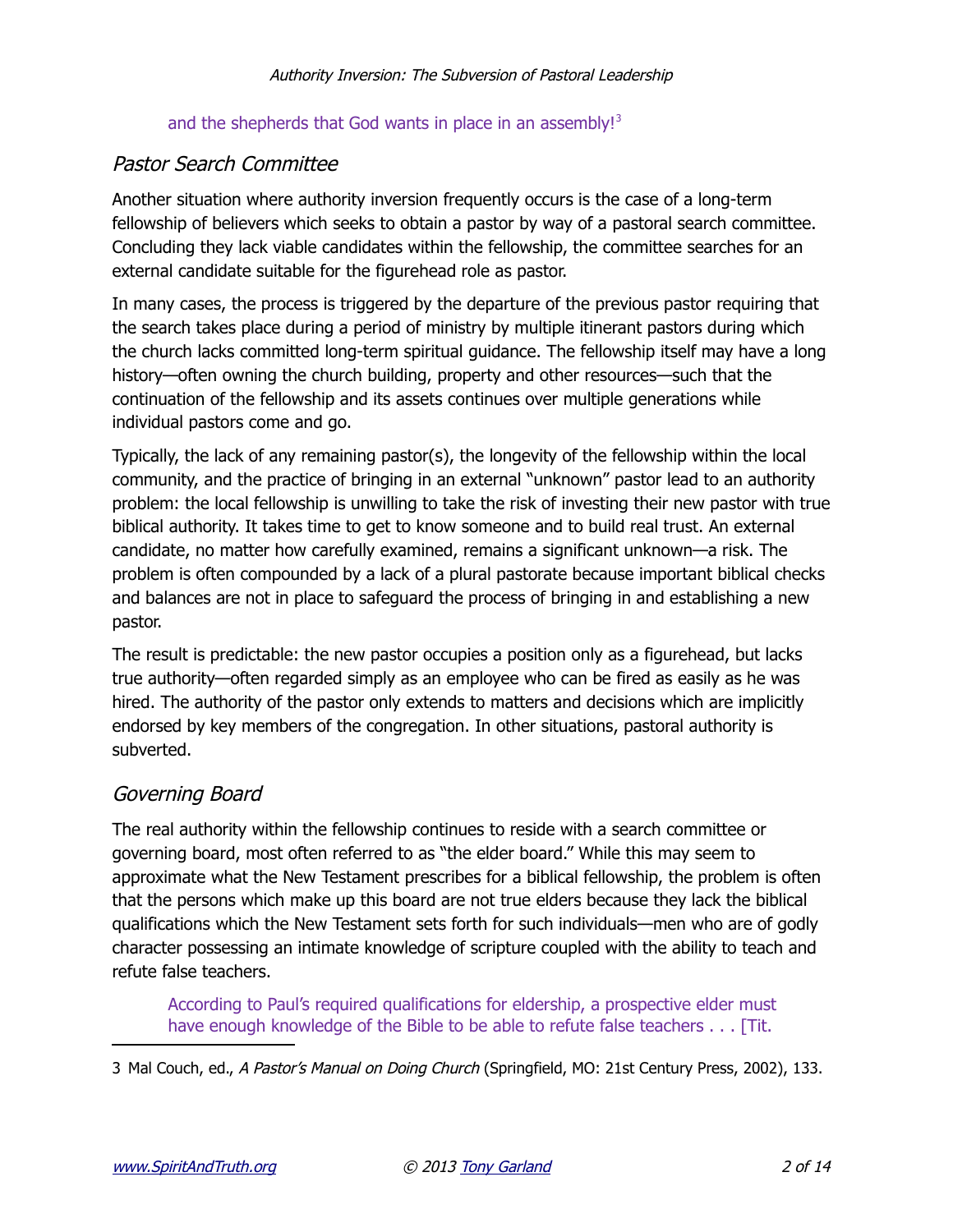1:5,6,9] . . . Unlike modern board elders, all New Testament elders were required to be "able to teach"  $(1$ Tim.  $3:2)$ ... it is a scriptural requirement that an elder "be able both to exhort in sound doctrine and to refute those who contradict" (Tit.  $1:9)^4$  $1:9)^4$ )

## Church Discipline

The subversion of pastoral authority is problematic and stressful when it affects day-to-day operational decisions within the church, but becomes egregious when it compromises spiritually important activities which are critical to the health of the fellowship, such as church discipline.

Church Discipline. The very words strike terror in the heart of most pastors. Their hands sweat, their mouths go dry, . . . What are we to do? To obey God may very well threaten our ministry, our security, our hopes and dreams, not to mention wreaking havoc and strife among the people we love and have devoted our lives to serve. But to disobey God due to our fears and apprehensions is to dishonor Him and abandon the field of spiritual warfare at precisely the wrong moment. . . . Many a pastor has found himself marginalized, or even removed from his ministry, for daring to obey the Word in relation to a family member of a well-connected church leader.<sup>[5](#page-2-1)</sup>

#### **Causes**

Before turning to scripture for solutions to this ailment, it is helpful to consider factors which lead to authority inversion.

#### Cultural Expectations

The history of the Christian Church is one of periods of varying acceptance by its surrounding culture. At times when the Church undergoes rejection and persecution its form and practice tend toward faithfulness to scripture. Conversely, in times of acceptance, the church often incorporates elements of the culture which are foreign to scripture. The latter situation characterizes much of the history of the Christian church in the West resulting in numerous churches which are patterned after cultural expectations and practices rather than New Testament truth. Two common cultural influences upon church practices are the *democratic* model and business model of government. Both of these influences contribute to an inversion of authority within the church which ultimately subverts biblical pastoral leadership.

One of the examples given earlier was that of a *congregational-rule church*. Such a church is patterned after democratic ideals rather than New Testament principles: the spiritual leaders

<span id="page-2-0"></span><sup>4</sup> Alexander Strauch, Biblical Eldership (Littleton, CO: Lewis and Roth Publishers, 1995), 18-23.

<span id="page-2-1"></span><sup>5</sup> Cone, 211,218.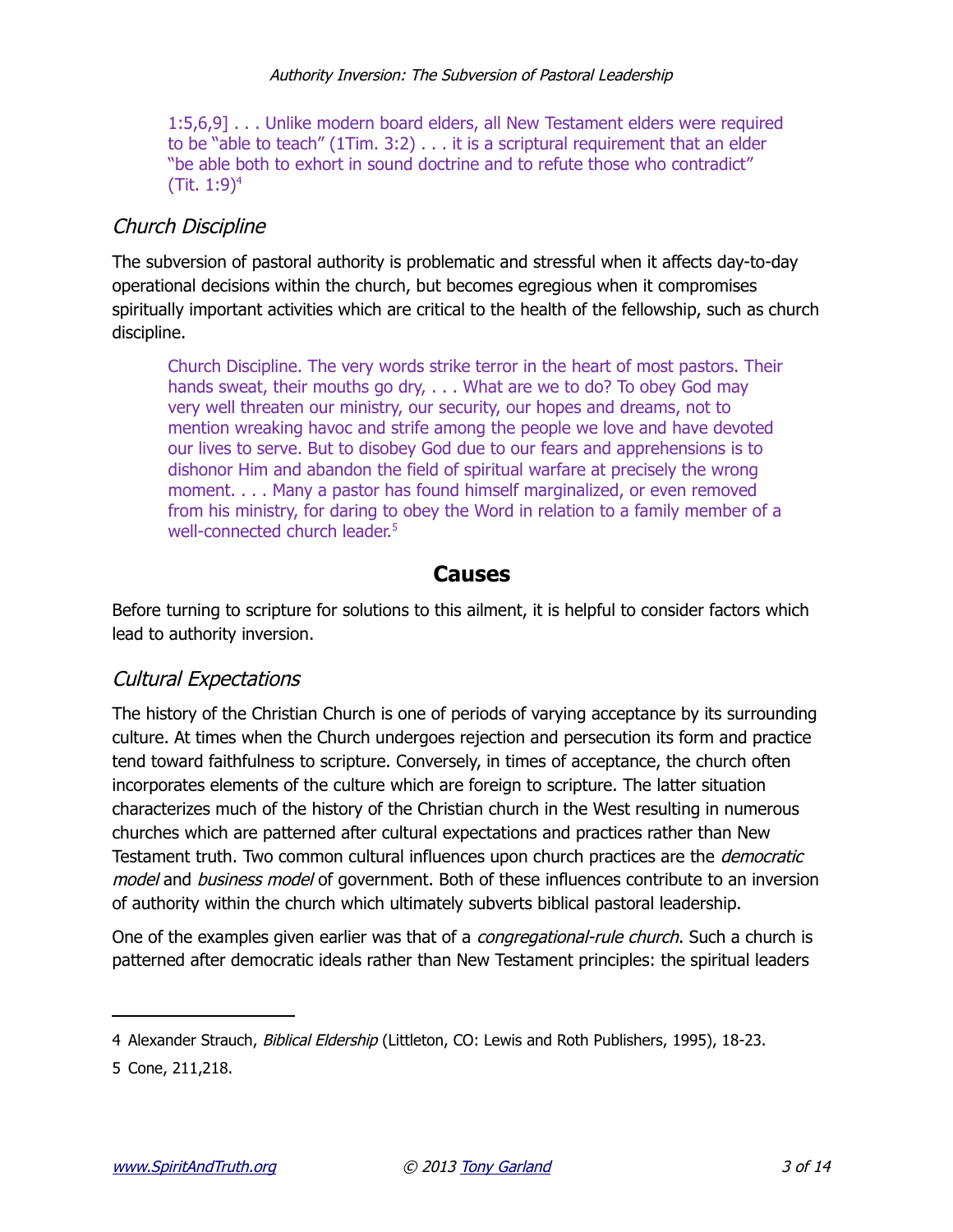have no authority except what derives from approval by congregational vote.<sup>[6](#page-3-0)</sup> Congregational church government misinterprets the advisory role which the assembly exercised in the New Testament as being authoritative and binding upon the leadership.<sup>[7](#page-3-1)</sup> Congregational-elder rule is a variation of this democratic version of church government where the congregation elects elders and deacons but remains involved to varying degrees (by vote) in governing the church. This may be the most popular system within evangelicalism.<sup>[8](#page-3-2)</sup> Although the elders and deacons are vested with decision-making authority, their authority is on a tether—subject to pleasing the majority of the congregation since retaining the office of elder or deacon is dependent upon the vote of the assembly.

One can generally identify *de facto* congregational rule, even within churches which do not claim to be congregational. A clue can be found in the importance which attends requirements for church membership: the church constitution will place great emphasis upon church membership—establishing a clear line between attendees who are "members" versus those who are not. This follows when one considers that the congregational vote is where authority lies. Hence, those with authority (the congregation) need to carefully control where such authority is extended. Becoming a member of such a church is generally conditioned upon acceptance by being voted in by the existing members of the congregation. This emphasis upon membership, because of the all-important voting privilege which ensues, compounds problems by distorting the biblical definition of a local fellowship.

Apparently the New Testament did not have a formal church membership or inauguration into the fellowship of the congregation. . . . It would seem biblical that those wishing to fellowship in a church would be admitted based on their profession of faith only. The apostles do not give any specific criteria for joining the group.<sup>[9](#page-3-3)</sup>

Formal membership further compromises spiritual decision-making because some members may not be true believers while others who are true believers may not be members. Decisions may not only be in the hands of the congregation, but to varying degree in the hands of unbelievers. This departs from the teaching of the New Testament which emphasizes membership in the body of Christ by an act of God rather than membership in a local fellowship by an act of men.

The most biblical way of dealing with membership would be that the church would have no hard and fast guidelines for membership, except certainly,

<span id="page-3-2"></span>8 Couch, 37.

<span id="page-3-3"></span>9 Couch, 35.

<span id="page-3-0"></span><sup>6 &</sup>quot;. . . to the extreme, the congregation votes on almost every issue. The sheep have full control, with the shepherds only following directions." [Couch, 37.]

<span id="page-3-1"></span><sup>7 &</sup>quot;The congregation may have a say in choosing missionaries (Acts 15:19-29), and the setting forth of candidates for the office of deacon (Acts 6:11-7). However, the elders are spiritually responsible for the way they manage and take care of the church of God (1 Tim. 3:5)." [Couch, 37.]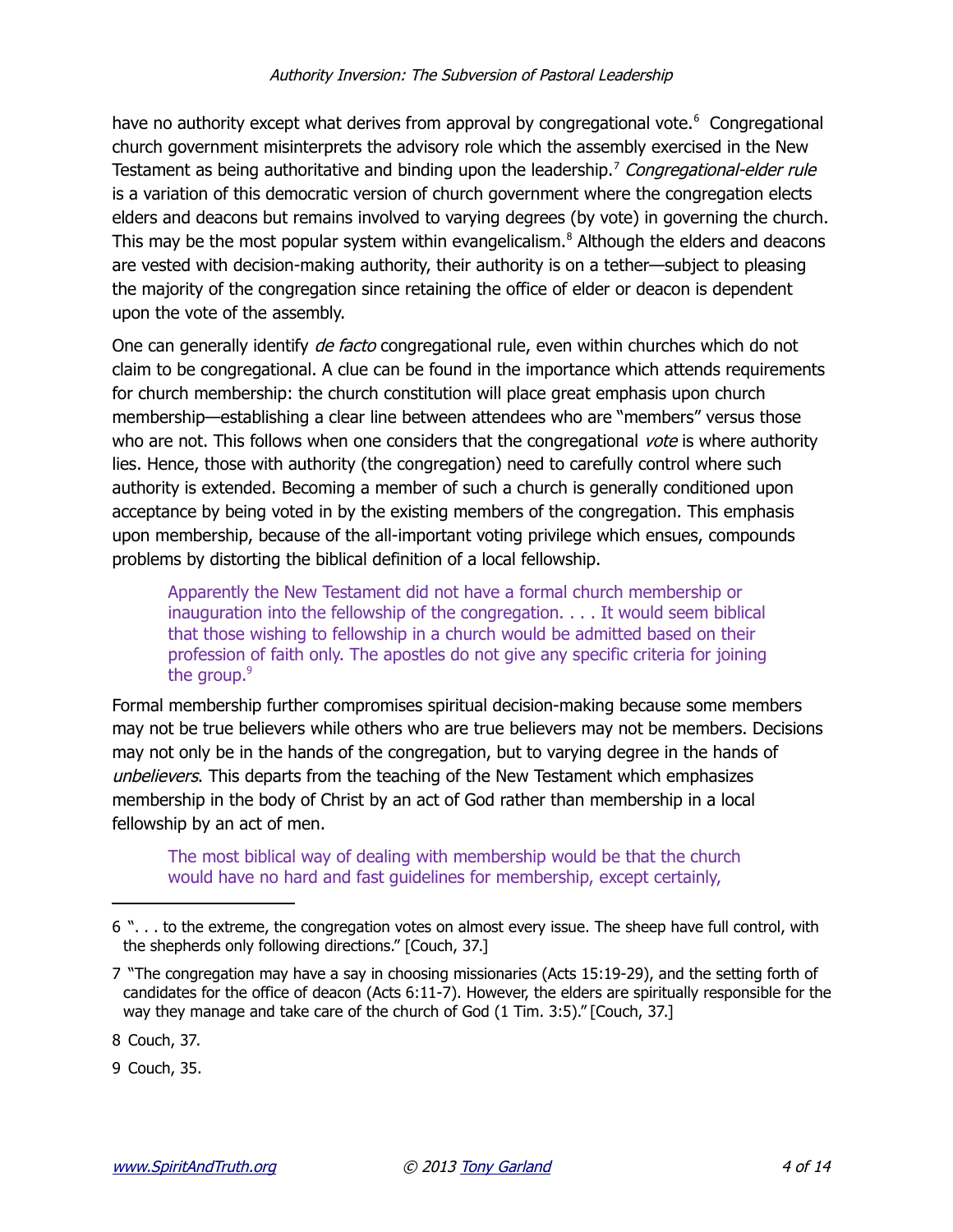#### confession of faith. Strong elders are the "keepers" of the truth for the church, and should be able to deal with any problems that might cause conflict in the local church body.<sup>[10](#page-4-0)</sup>

As the importance of official church membership is elevated, so too unbiblical distinctions among believers come into play. If only members can vote, should non-members be allowed to serve? To teach? To administer communion? This results in a serious distortion of what it means to be a member of the body of Christ. A believer who may have attended the fellowship for some time, but is not a member, is allowed to take communion, but not administer communion. Such a believer is then essentially prohibited from exercising their God-given gifting: all because of man-made criteria which is not found within the New Testament.

. . . our being a member of the church, of the body of Christ, of one another, has absolutely nothing to do with human voting or the will of man. It has everything to do with what God has accomplished within that person through the new birth. God is the one who makes a person a member, not us. And for us to say that someone is not a member and use that terminology, I believe is a denial of spiritual reality based upon a man-made criteria. . . . to refuse someone their place within the body, to refuse them the work that God not only endowed them for but called them to because of a human institution or criteria that I can't even find in scripture, to me is a fearful thing. It's almost a denial of the work of God in that person's life. $11$ 

Proponents of placing great importance on church membership—most often because of its relationship to voting—sometimes counter that formal church membership is a measure of spiritual commitment to the church. If a believer attends the fellowship regularly, why wouldn't they simply become a member and get on with serving? One reason could be that they can find no scriptural mandate for the practice. Or perhaps they have seen its abuse in situations where the preponderance of voting members are unbelievers. In any case, formal membership, which is so important to democratic forms of church government, has proven to be an unreliable measure of spiritual commitment.

I am convinced that voted membership is not a valid measure of a person's spiritual commitment either to the church or to Jesus Christ. It is certainly not a biblical one. I have known voted members who were quite treacherous in their commitment to the body of Jesus. And I have known non-voted members who have been exceptionally responsive to the will of God. True measures of spiritual commitment are biblically defined. Not humanly defined. And they are such things as love, and servant-hood, and giving, and faithfulness, and prayer, and time in the word, and there are a number of things, but not voted membership.

<span id="page-4-0"></span><sup>10</sup> Couch, 36.

<span id="page-4-1"></span><sup>11</sup> Greg Summers, The Nature of the Church - Part 1, (Camano Island, WA: Mabana Chapel, 2006), p. 5. [<http://www.mabanachapel.org/teaching/topics/20060430\\_nature\\_of\\_church\\_1.pdf>](http://www.mabanachapel.org/teaching/topics/20060430_nature_of_church_1.pdf) accessed July 23, 2010.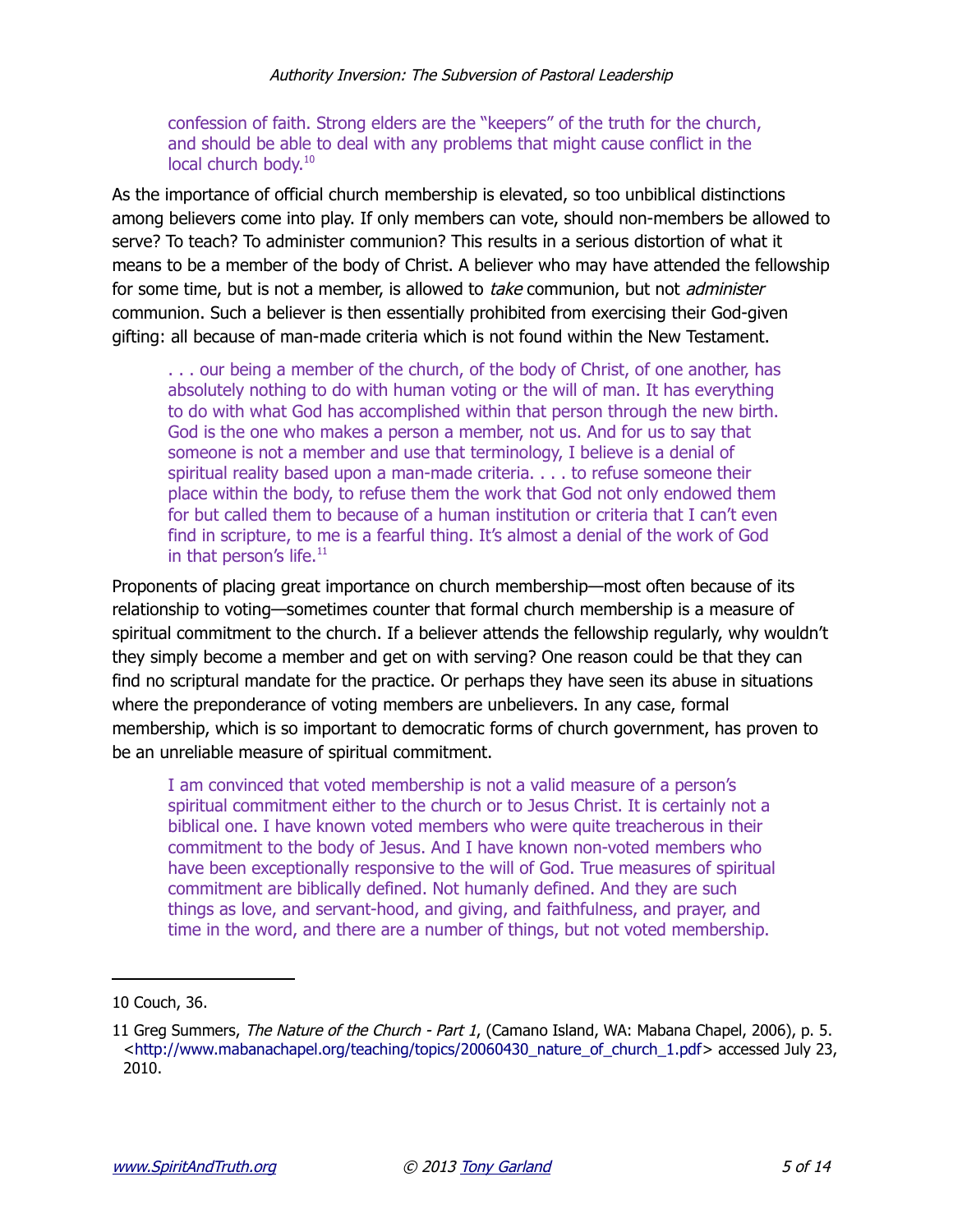#### It's not an accurate measure of spiritual commitment.<sup>[12](#page-5-0)</sup>

Another cultural expression of church government which subverts pastoral authority follows modern business practices. In this form of church government, typically a single pastor occupies the role of "visionary" or "executive" corresponding to the business role of a CEO. He may also have a supporting staff which is under his authority, however, as in a corporation, he and his staff is subject to a board of directors who essentially hire and fire them as employees. His performance as pastor may even be formally evaluated by comparison with a detailed job description including specifications for frequency of home and hospital visits, pulpit performance, formal reporting of activities, and more.

Often, this model of church government also embraces secular ideas of what it means to be a leader with the attendant belief that the services of a special, formally-trained professional are needed in order to specialize ministry and bring about church growth.<sup>[13](#page-5-1)</sup> Rather than being raised up locally—in conjunction with other similarly gifted individuals— into a position of true authority, the pastor is viewed as a solitary and unique individual: a "hired holy man." Typically the expectations for his performance and influence upon the fellowship are unrealistically high yet he is not granted corresponding authority because final authority (and his remuneration) rests with the board—which is often made up of members lacking in Biblical qualification (see below).

Since the pastoral leader is the hired professional, he is often viewed as the main person responsible for carrying out the work of the ministry. Instead of equipping the saints for the task, his role becomes that of *doing* most of the ministry. Spiritual work which could and should be done by the wider congregation is left to the professional.<sup>[14](#page-5-2)</sup>

## Unbiblical Elders

Leadership authority can also be subverted within churches by an unbiblical understanding of how the New Testament defines the office of "pastor" or "elder."

Problems occur when churches differentiate between the office of "pastor" and "elder." Most frequently, the man who regularly teaches from the pulpit is known as the "pastor" whereas another group of men, usually members of a governing board, are distinguished from the

<span id="page-5-0"></span><sup>12</sup> Summers, 6.

<span id="page-5-1"></span><sup>13 &</sup>quot;Lesslie Newbigin goes so far as to question whether the church ought to encourage the concept of leadership, so difficult it is to use without being misled by its non-Christian counterpart. The church needs saints and servants, not "leaders," and if we forget the priority of service, the entire idea of leadership training becomes dangerous. Leadership training must still follow the pattern our Lord used with His twelve." [J. Oswald Sanders, Spiritual Leadership (Chicago, IL: Moody Press, 1994), 148.]

<span id="page-5-2"></span><sup>14 &</sup>quot;Clericalism does not represent biblical, apostolic Christianity. Indeed, the real error to be contended with is not simply that one man provides leadership for the congregation, but that one person in the holy brotherhood has been sacralized apart from the brotherhood to an unscriptural status. In practice, the ordained clergyman—the minister, the reverend—is the Protestant priest." [Strauch, 113.]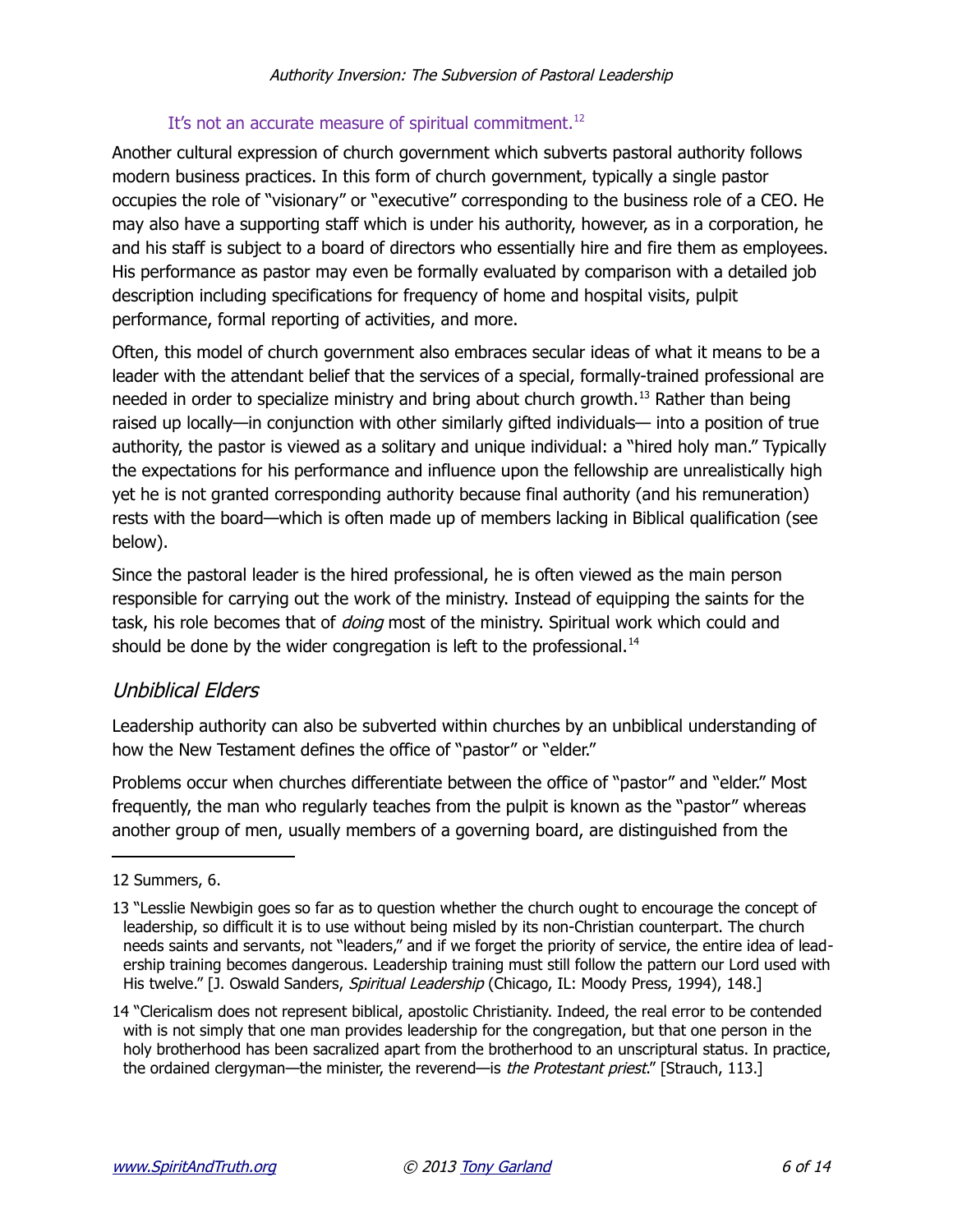pastor having the title of "elders," or "lay elders." Sometimes the terms "pastor" and "elder" are used to differentiate those who are paid (pastors) from those who are not (elders). The pastor is often a hired full-time employee subject to a governing board made up of elders who are typically elected by the congregation and may or may not be paid.

There are at least two problems with such an arrangement. (1) the pastor, being an employee of the board, is effectively under the authority of the elders. He may occupy a position of authority in the eyes of the congregation, but ultimately his opinion must bow to the elder board or he risks termination as their employee. (2) As we discuss later, the scriptures do not differentiate between the office of pastor and elder—the terms merely emphasize different aspects of the same position of service.

Where the terms "pastor" and "elder" are used to denote differences in function there is also the attendant danger of understanding them to denote a difference in the biblical qualifications of the individuals to which they apply. Since the pastor occupies the pulpit and has great spiritual visibility within the assembly, he is generally subject to the biblical qualifications which scripture sets forth for such an individual. However, since the elders do not occupy the pulpit and may not even teach—they are often pragmatic business leaders with influence and connections within the community, but lacking the biblical qualifications required by an elder. Even though the New Testament says otherwise, this practice of differentiating between the purpose and qualifications of "pastor" vs. "elder" has become so widespread that it has made it difficult to use the biblical term "elder" as an alternate appellation for the pastor.

Although the term *elder* is the predominate New Testament term used to describe local church leaders and is especially suited to the nature of the new Testament churches, it conveys to the overwhelming majority of Christians and non-Christians today ideas that are different from those found in the new Testament. People today think of church elders as lay, church-board members who are separate and distinct from the professional, ordained pastor (or clergyman). I refer to these elders as "board elders;" they are not true New Testament, Christian elders. They are advisers, committee men, executives, and directors. A true biblical eldership is not a businesslike committee. It's a biblically qualified council of men that jointly pastors the local church.[15](#page-6-0)

Even where the pastor is included as a member of the "elder board," pastoral authority is subverted because decisions are subject to the majority rule of the elder board which is comprised of individuals who lack the biblical qualifications of a true elder. Thus, pastoral decisions are subverted through the influence of men critically lacking in spiritual orientation and priorities.

<span id="page-6-0"></span>15 Strauch, 31.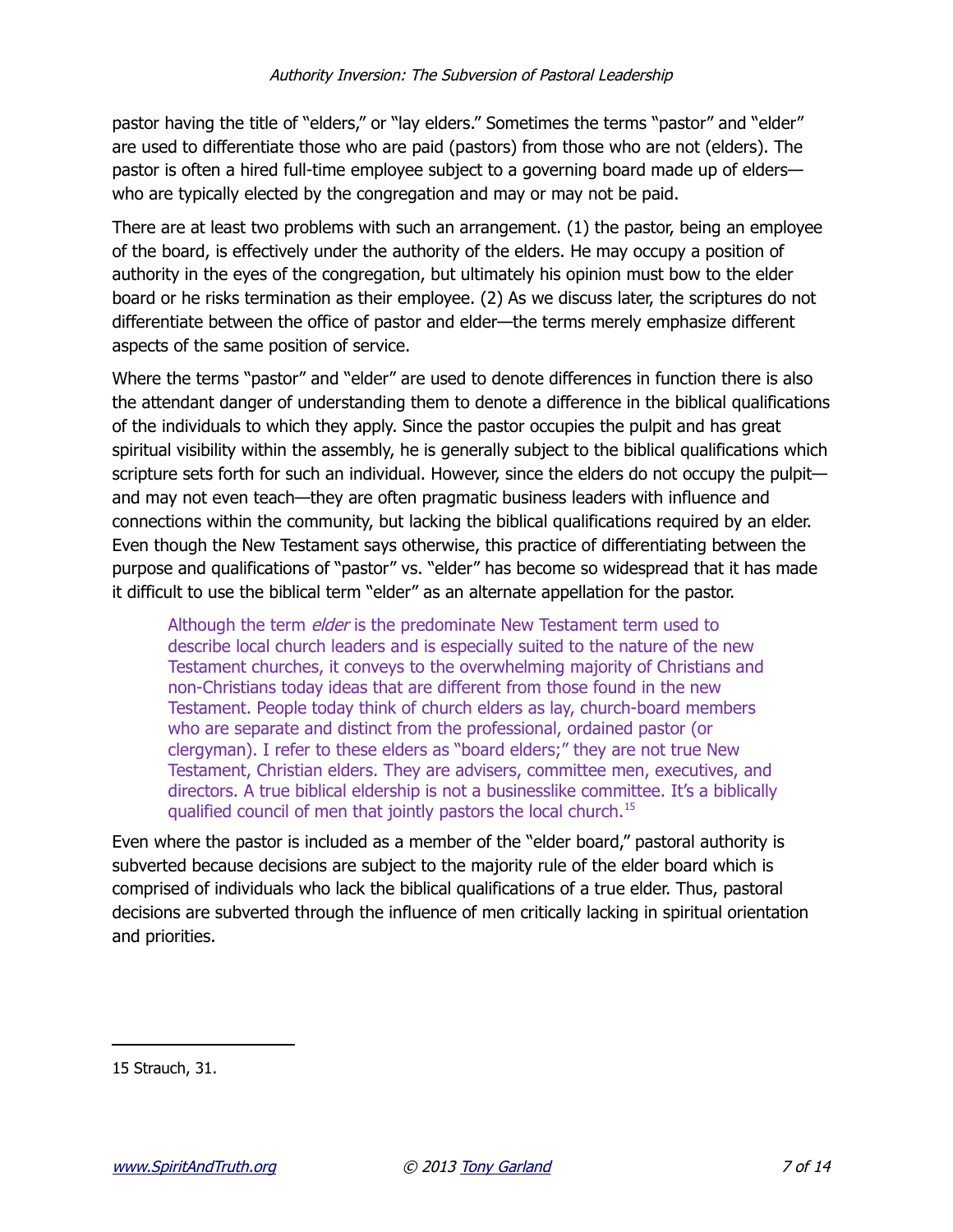# Lack of Longevity

Another contributor to authority inversion is the relatively short period of time which characterizes many pastoral tenures. When a pastor occupies a position within a local fellowship for a relatively short period of time, it becomes impossible for the congregation to really get to know him and vice versa. Add to that the concern by the congregation that the pastor may not be committed to the fellowship for the long haul and it is easy to see why the biblical model of placing authority in the hands of the pastorate is not readily followed.

The reasons why many pastoral positions are short-lived are varied. In some cases, short tenure is simply a symptom of the inability of leadership within the fellowship to get along because of conflict—often in regard to the exercise of authority. Another common contributor is ambitious pastors who view their role within the body of Christ much like a secular career in which one of their goals is that of promotion to ever more influential and larger pastorates— with an attendant increase in remuneration.<sup>[16](#page-7-0)</sup> In churches whose government emulates a business model, pastoral tenure may be short because the pastor, as CEO, fails to bring about the required growth in numbers or ministries sought by the board so his employment is terminated in favor of a replacement. In other cases, the pastorate may be subject to imposed limits on length of service established by his denomination. Lastly, we are living in an increasingly mobile society where family associations, businesses, and living arrangements seem to be changing more frequently than ever—adding yet another challenge to the commitment to long-term ministry in a community.

Regardless of the cause, short-term pastoral tenure adversely affects the development of transparency and trust between those who would minister as pastors and the sheep which God has given them. This is unfortunate as history and experience show that truly fruitful ministry takes place most often when pastors serve within the same fellowship for an extended period.[17](#page-7-1)

# Familiarity

Yet another contributor to the subversion of pastoral authority is the reluctance to raise up pastoral leadership from the midst of an established fellowship. Here again, the issue is risk: whenever a fellowship attains a spiritual leader from an outside source there is greater risk due to the lack of intimate familiarity between the fellowship and the new leader. The idea of bringing in a relatively unknown person and investing them with authority over the fellowship

<span id="page-7-0"></span><sup>16 &</sup>quot;The word *ambition* comes from a Latin word meaning "campaigning for promotion." The phrase suggests a variety of elements: social visibility and approval, popularity, peer recognition, the exercise of authority over others. Ambitious people, in this sense, enjoy the power that comes with money and authority. Jesus had no time for such ego-driven ambitions. The true spiritual leader will never 'campaign for promotion.' " [Sanders, 15.]

<span id="page-7-1"></span><sup>17</sup> Examples of fruitful long-term ministries include those of Alistair Begg, James Boice, and John MacArthur.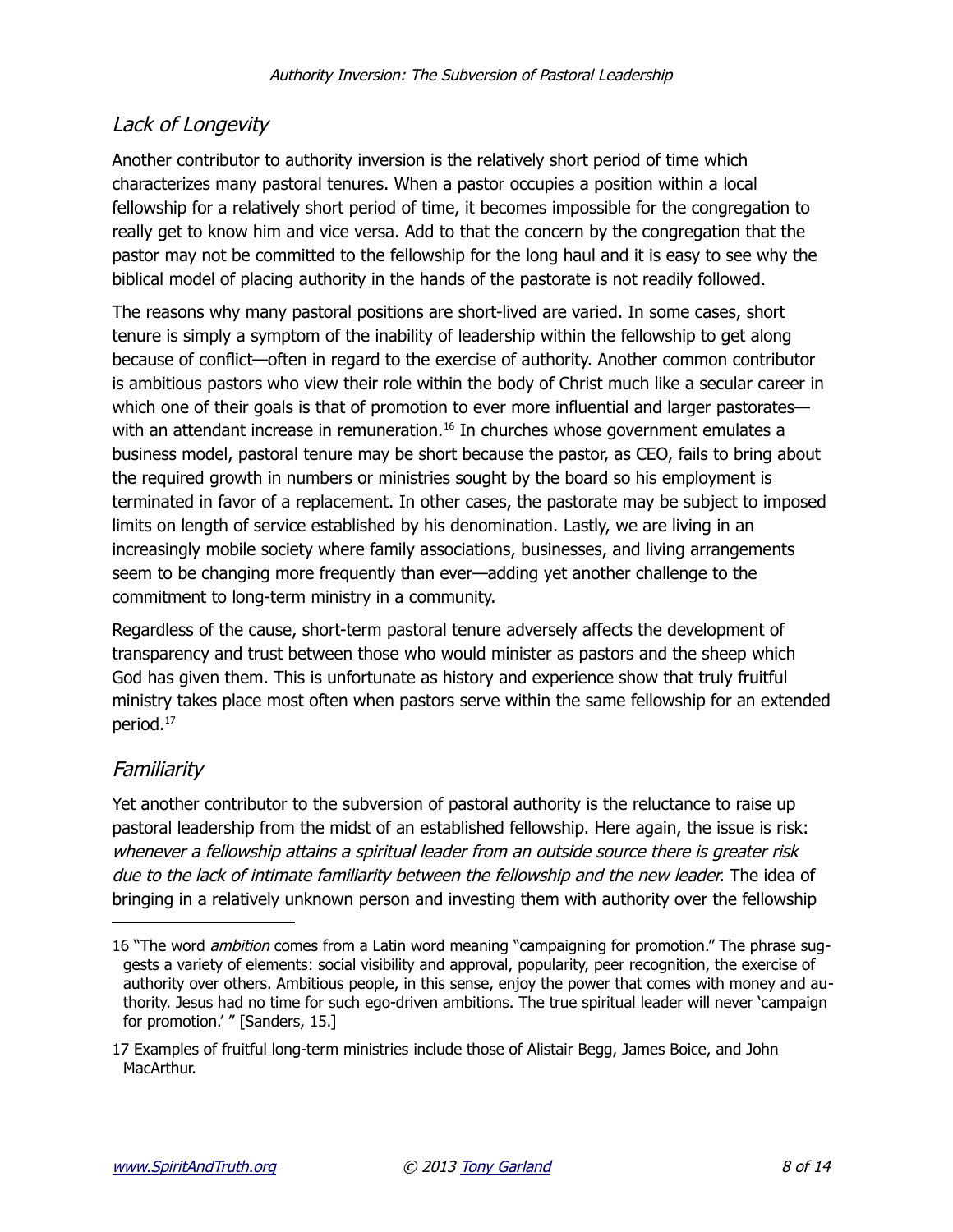is fraught with difficulty. The result is predictable: the externally-obtained leader is immediately given a title, position, and responsibility, but various means are employed to avoid vesting him with the necessary biblical authority to be truly successful in his role. Once again, authority inversion is the unhappy result.

If filling pastoral roles with relatively unknown external candidates is so risky, why is it so common? There are numerous factors which contribute to this practice.

First, there is often the belief that a pastor must be a trained professional—preferably a seminary graduate. While it is possible to become better prepared and trained to pastor, training alone is not the primary measure of whether a person is suitable or effective as a pastor—much less whether they are called to this office by God. Consider those whom Jesus and Paul raised up as leaders and from where they were drawn. With the notable exception of the Apostle Paul, they were not formally trained in the scriptures. The New Testament gives priority to character and faithfulness over formal training (John 7:15; Acts 4:13; 2Ti. 2:2). This misplaced belief in the need of a trained professional automatically rules out consideration of men within the fellowship who God would raise up to become pastors and who are intimately known and trusted, having a long and demonstrated involvement in the church.

Second, there may be an emphasis on a clergy-laity distinction—a distinction foreign to the New Testament. Similarly to how Jesus remarked that "a prophet is not without honor except in his home town and in his own household" (Mat. 13:57), the local fellowship may seek an external individual whom they assume is of great spirituality for a leader rather than recognize the true spirituality of one in their midst. Therefore, there may also be an unwillingness to elevate someone who is called of God, but presently "only a deacon or sheep," into a position as a spiritual leader because it entails submitting to his leadership—which requires trust in God and great humility. There may also be the perception that in order to function effectively as a spiritual leader, the pastor must occupy the role of a uniquely gifted and separated person who can never really become a part of the congregation, but must distance himself from the sheep.<sup>[18](#page-8-0)</sup> Such expectations rule out consideration of called and gifted individuals within the fellowship since they are already an intimate part of the assembly.

Third, the fellowship may have set up goals which they perceive as ruling out the consideration of internal candidates. Such goals can bias the selection of a new pastor because the characteristics of the pastor most important to the fellowship are seen to be related to ministry goals rather than biblical qualifications. For example, the fellowship may have an older, mature individual who meets biblical qualifications for consideration as a pastor, but the pastoral search committee or similar group has established guidelines which call for a young, dynamic individual—perhaps with an evangelistic emphasis and suitably "hip" style which will appeal to the younger generation. Or perhaps the internal individual has a relatively low-key personality

<span id="page-8-0"></span><sup>18 &</sup>quot;The concept of the pastor as the lonely, trained professional—the sacred person over the church who can never really become a part of the congregation—is utterly unscriptural. Not only is this concept unscriptural, it is psychologically and spiritually unhealthy." [Strauch, 43.]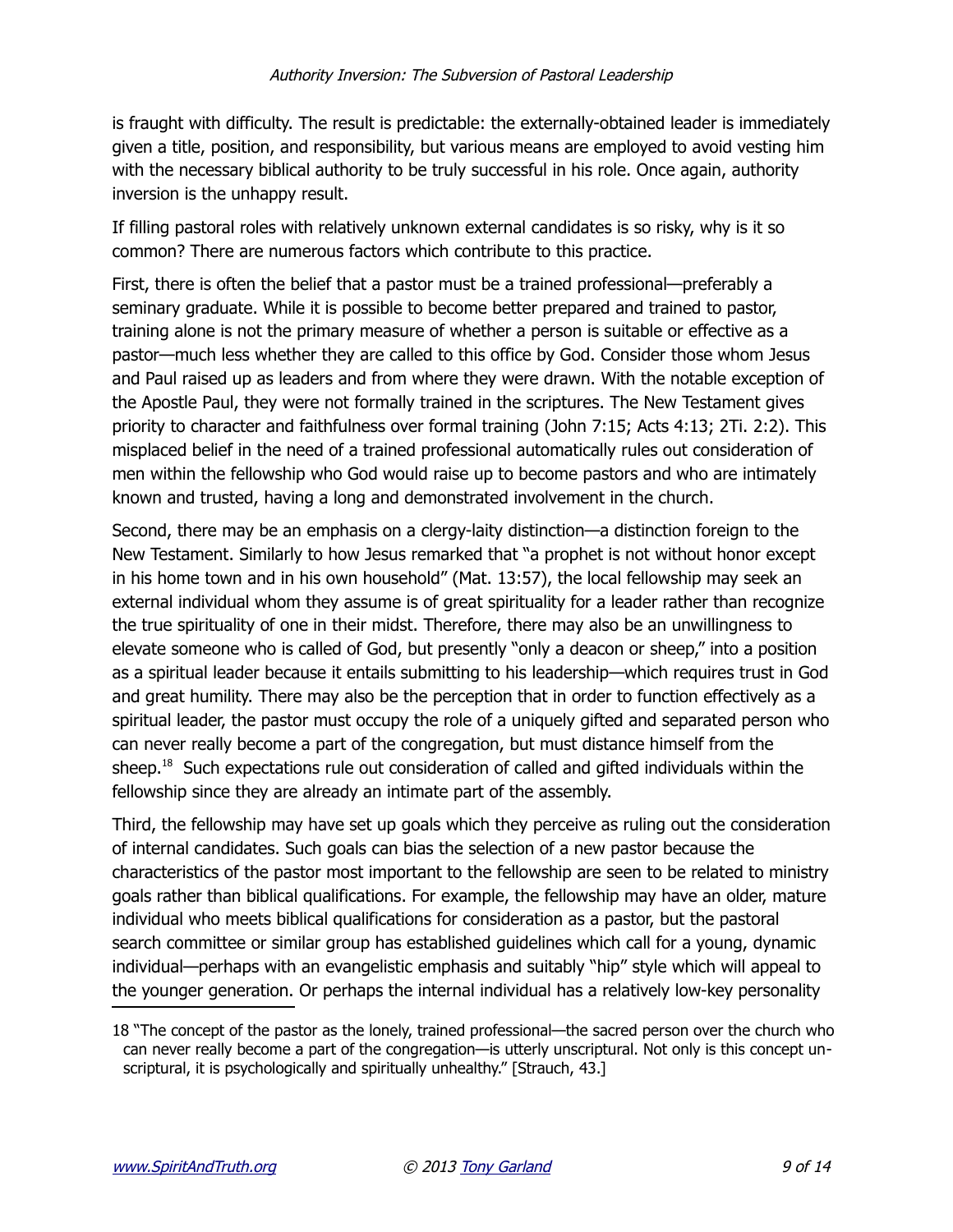whereas the search committee is looking for a "vision caster" more akin to a dynamic business CEO. There may also be undo concern that an older individual may not continue in the position as long as desired.<sup>[19](#page-9-0)</sup> In short, ministry goals are allowed to supersede biblical qualifications such that spiritual development of leadership from within is precluded.

In each case, the fellowship places itself on the horns of a dilemma: the difficult task of bringing in a relatively unknown outsider while investing that individual with true biblical authority over the fellowship. Predictably, the transfer of authority is generally compromised.

# **Scriptural Guidance**

Having considered examples of the inversion of authority and examined some of the causes, we now turn to the scriptures for guidance. Since the Church and its function are defined by scripture, we can be confident that applying biblically sound practices will alleviate or greatly reduce the problem of the subversion of pastoral authority.

## Elder Rule

First, the scriptures indicate that leadership of the local church is vested in elders and not the congregation.[20](#page-9-1)

The New Testament does not indicate that the congregation governs itself by majority vote, and there is no evidence that God has granted every member one equal vote with every other member. Rather the New Testament congregation is governed by its own congregational elders. The elders, according to the express instruction of the New Testament, have the authority to shepherd the congregation.<sup>[21](#page-9-2)</sup>

In his first letter to Timothy, concerning the qualifications of an elder, Paul states that an elder must rule his own house well in order to properly know how to take care of the church of God (1Ti. 3:5). Paul holds that as a man rules as head of the household so too an elder rules in a way which takes care of the church. Later in the letter, Paul mentions that "elders who rule well be counted worthy of double honor, especially those who labor in the word and doctrine" (1Ti. 5:17). Paul instructs the church at Thessalonica "to recognize those who labor among you, and are over you in the Lord and admonish you, and to esteem them very highly in love for their work's sake" (1Th. 5:11-12). The ministry of the elders at the church of Thessalonica was a labor of love among the fellowship. Paul said these elders were "over" the flock and were to be esteemed. Peter, having exhorted the elders in their leadership task, enjoins the younger people to "submit yourselves to your elders" (1Pe. 5:5). The writer of Hebrews also makes mention of the leadership role of elders within an assembly: "Remember those who rule

<span id="page-9-0"></span><sup>19</sup> The term "elder" (πρεσβυτερος [presbyteros]) denotes one who is older and experienced.

<span id="page-9-1"></span><sup>20</sup> For a more thorough treatment of elder rule, see Cone, "What is a Pastor?"

<span id="page-9-2"></span><sup>21</sup> Strauch, 293.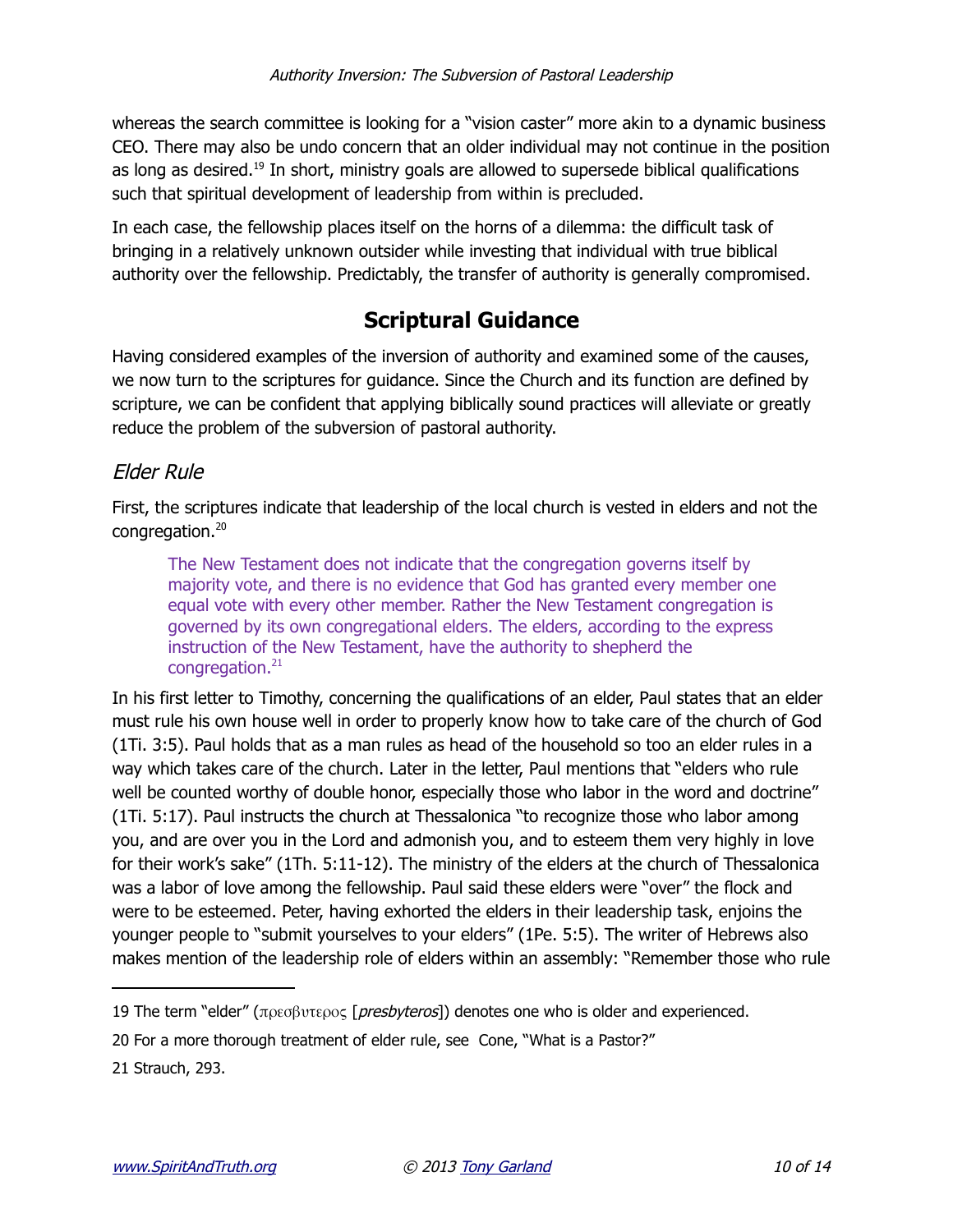over you, who have spoken the word of God to you" (Heb. 13:7) and "Obey those who rule over you, and be submissive, for they watch out for your souls, as those who must give account" (Heb. 13:17).

The unambiguous testimony of the New Testament is that a group of men, known as "elders," are to lead the church. They are to lead by way of sacrificial example, following the pattern of the ultimate Shepherd of the assembly, Jesus (1Pe. 5:2-4).

## Plural Elders

Second, the scriptures indicate that each church is ruled by a plurality of elders. $^{22}$  $^{22}$  $^{22}$ 

The principle of a plurality of elders in each fellowship is an enormous safeguard and provides great benefit to the church. As a safeguard against authority inversion, it allows the vesting of true biblical authority among the elders with a greatly reduced risk of the abuse of authority. A single individual, even a relatively unknown external candidate, may go astray yet the fellowship remains protected from abuse by the multiplicity of elders—most of whom will have a longstanding record of service at the assembly. With a plural eldership in place, the motivation for withholding authority from the elders is greatly reduced.

#### A Pastor is an Elder is a Pastor

Third, scripture indicates there is no distinction between the role of "pastor" and "elder."

As we have mentioned, the term "pastor" has become the culturally established title of someone who serves as the main preacher within a church whereas the term "elder" is often understood as denoting a different function, or worse: the title used for a pastor within a cult.<sup>[23](#page-10-1)</sup> This common practice of attaching different responsibilities, qualifications, and roles to the terms "pastor" and "elder" is simply not supported by scripture.

The Apostle Peter, having referred to himself as a "fellow elder," enjoins elders to "shepherd the flock of God which is among you, serving as overseers" (1Pe. 5:2). The function of the elders is that of shepherding (*poimanate*, from which the term "pastor" derives) and serving as overseers (*episkopountes*, from which the term "bishop" derives).

Scripture is quite clear that these descriptive titles relate to the same pastoral office. The terms elder and bishop are synonymous in Acts 20:17, Acts 20:28 and Titus 1:5-7. The terms elder, bishop, and shepherd are synonymous in 1 Peter 5:1-2. The leadership role of elders is also evident in the shepherdly activity of James 5:14. As clearly noted by Lightfoot, in biblical times elder and bishop were synonymous terms.<sup>24</sup>

Overseers and deacons are called to lead the church. As is clear from Acts 20:17,

<span id="page-10-0"></span><sup>22</sup> For substantiation of this claim, see the chapter in Cone titled "The Plurality Principle," and the associated article by Garland, ["Leadership Limited by Finances or Gifting?"](http://www.spiritandtruth.org/id/article.htm#158)

<span id="page-10-1"></span><sup>23</sup> E.g., Mormonism.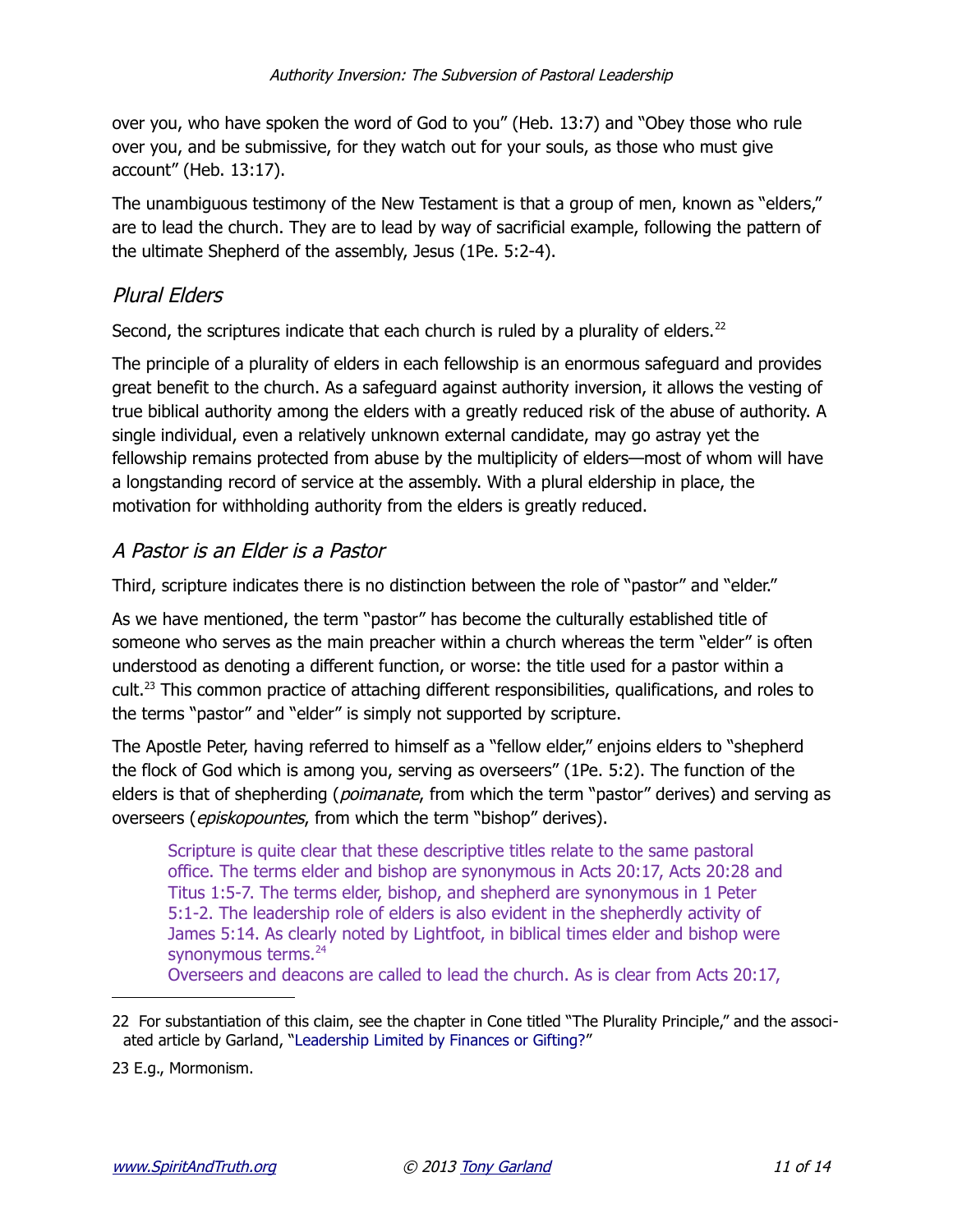Acts 20:28 and Titus 1:5-7, overseer is another term for elder, the most common New Testament name for the office (cf. Acts 11:30; 14:23; 15:2,4,6,23; James 5:14). Elders are also referred to as pastors (or shepherds; Acts 20:28; 1 Peter 5:1-2), pastor-teachers (Eph 4:11), and bishops (cf. Acts 20:28; 1 Tim 3:2).<sup>[25](#page-11-0)</sup>

Nor does scripture know anything of a "lay-elder"—someone who functions as an elder, but lacks suitable knowledge of the scriptures to be able to teach (1Ti. 3:2).

According to the New Testament, a pastor is a shepherd is an overseer (bishop) is an elder! Whenever the church makes a distinction between "pastor" and "elder" it has departed from scripture which can only lead to confusion or worse.

In relation to authority inversion, it is not biblical for an "elder board" to exercise authority over a "pastor" since, according to scripture, elders and pastors are one and the same. At the very least, a pastor should be a member of the elder board and have an equal role in decisions. Where a church is governed by a board, the board should be comprised of a group of biblically qualified elder-pastors. Specifically, the same qualifications required for a pastor would apply to each board member.<sup>[26](#page-11-1)</sup> Adherence to the New Testament precludes populating an elder board with individuals who possess business knowledge or community influence rather than true biblical qualifications. This alone would protect decisions from undue bias by secular rather than spiritual considerations because the men on the elder board are men who are spiritual and biblical in their outlook and goals.

We will also search the scriptures in vain for common titles such as "senior pastor" and "associate pastor" which establish one pastor as having formal authority over another. Within scripture, all pastors have equal authority even if some may have greater influence due to greater gifting or experience. Even the Apostle Peter, when exhorting other elders, referred to himself as merely a "fellow elder" (1Pe. 5:1). The equality of pastors set forth by the New Testament works so long as the pastors are spiritually minded, submitted to God, and submitted to one another. The result will be joint decision-making which recognizes the principle of "first among equals."

Failure to understand the concept of "first among equals" (or 1 Tim. 5:17) has caused some elderships to be tragically ineffective in their pastoral care and leadership. Although elders act jointly as a council and share equal authority and responsibility for the leadership of the church, all are not equal in their giftedness, biblical knowledge, leadership ability, experience, or dedication. Therefore, those among the elders who are particularly gifted leaders and/or teachers will naturally stand out among the other elders as leaders and teachers within the leadership body. This is what the Romans called *primus inter pares*, meaning "first among equals," or *primi inter pares*, meaning "first ones among

<sup>24</sup> John MacArthur Jr., Rediscovering Pastoral Ministry (Dallas: Word Publishing, 1995), 39.

<span id="page-11-0"></span><sup>25</sup> John MacArthur, Philippians (Chicago, IL: Moody Press, 2001), 14.

<span id="page-11-1"></span><sup>26</sup> For more on the biblical qualifications of a pastor, see the chapter in Cone titled "What is a Pastor?"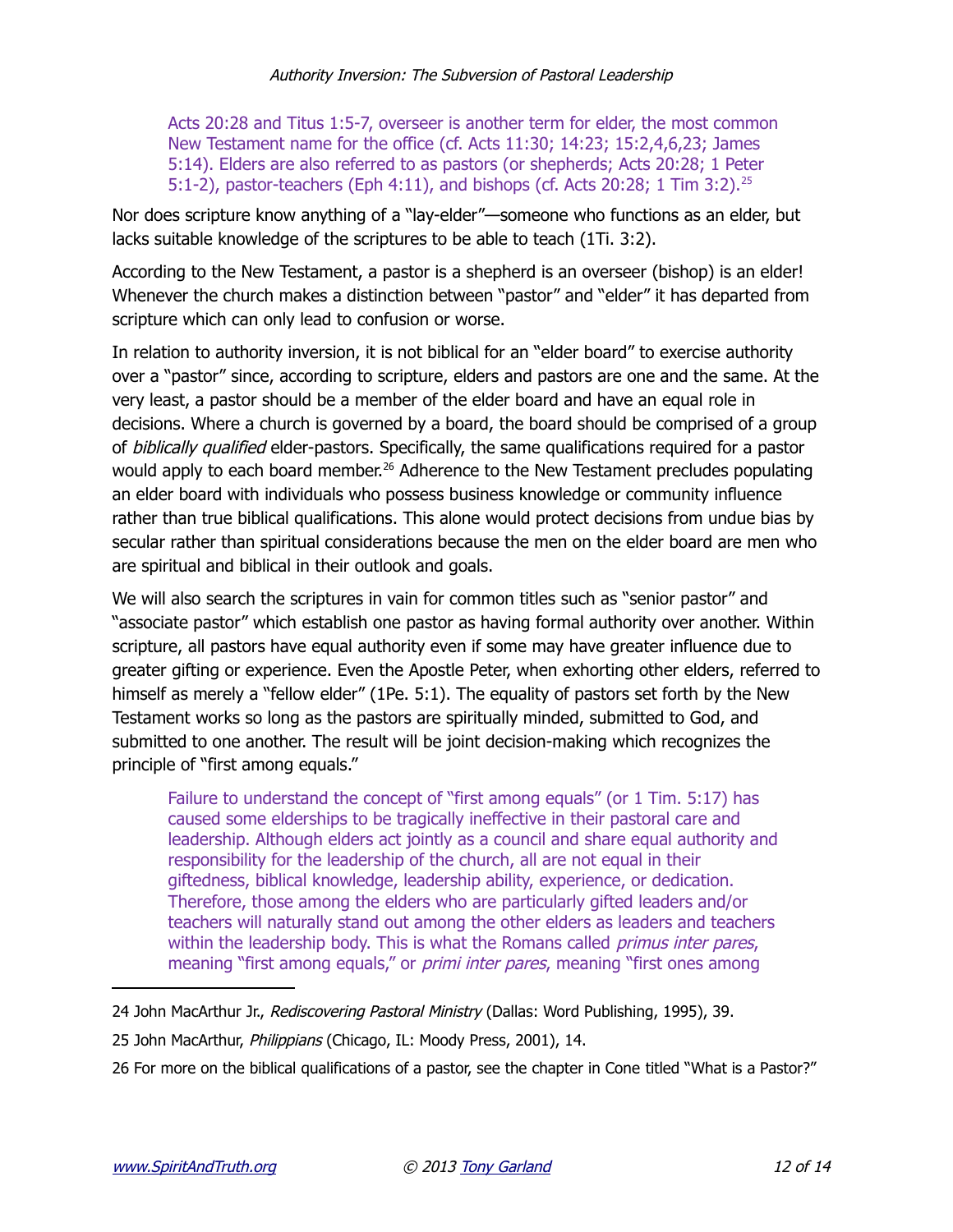#### equals."[27](#page-12-0)

The decision-making of the plural elders operates much in the same way as gifts within the body of Christ—each elder has differing wisdom, experience, and insight which may bear upon the particular decision being made. This will be recognized among their peers resulting in superior counsel for the benefit of the entire fellowship.

## Voting is Advisory

Fourth, scripture indicates that although a wise group of elders will seek to understand the desires and wisdom of the congregation, decision-making is ultimately in the hands of the elders. Although there is nothing wrong with using voting as a means of determining the majority opinion among the assembly, it should serve only as advisory input to the group of elders who are vested with the authority of making any final decision. This pattern was followed in what many consider to be the earliest example of decision-making described in the book of Acts: the selection of deacons (Acts 6:1-7).

What then was the role of the congregation [in Acts 6:1-7]? And how did they respond to what was happening? (1) They "selected" the deacons (v. 3). (2) the deacons found "approval" with the apostles' words (v. 5). And, (3) they "chose" out seven men (v. 5). Luke says nothing about a casting of lots, which would probably be the method of voting. To choose was not a voting but literally in Greek a calling forth, a form of screening, but not technically a voting. And even this "setting forth" had to be approved by the apostles who were then acting as elders.<sup>[28](#page-12-1)</sup>

There are only two places in the New Testament where the congregation had an open say on specific issues relating to the direction of the church. However, in both cases this was not a democratic voting as we think of today. The first is mentioned in Acts 6:1-7 in which the apostles, who were acting as elders in the Jerusalem church, told the congregation to "select from among you, brethren, seven men of good reputation, full of the Spirit and of wisdom, whom we may put in charge of this task" of the daily charity and the care of the widows. . . . The second mention of congregational involvement in decisions is the choosing of missionaries [in] (Acts 15:22). In both instances the assemblies had a say about the selection of their deacons and missionaries, but again, this was not a popular vote as we might conceive of today.<sup>[29](#page-12-2)</sup>

# **Benefits**

What are the benefits which accrue when a church follows New Testament principles so that authority is properly vested in the elders? As we might expect, they are considerable because

<span id="page-12-0"></span><sup>27</sup> Strauch, 45.

<span id="page-12-1"></span><sup>28</sup> Couch, 51.

<span id="page-12-2"></span><sup>29</sup> Couch, 142-143.